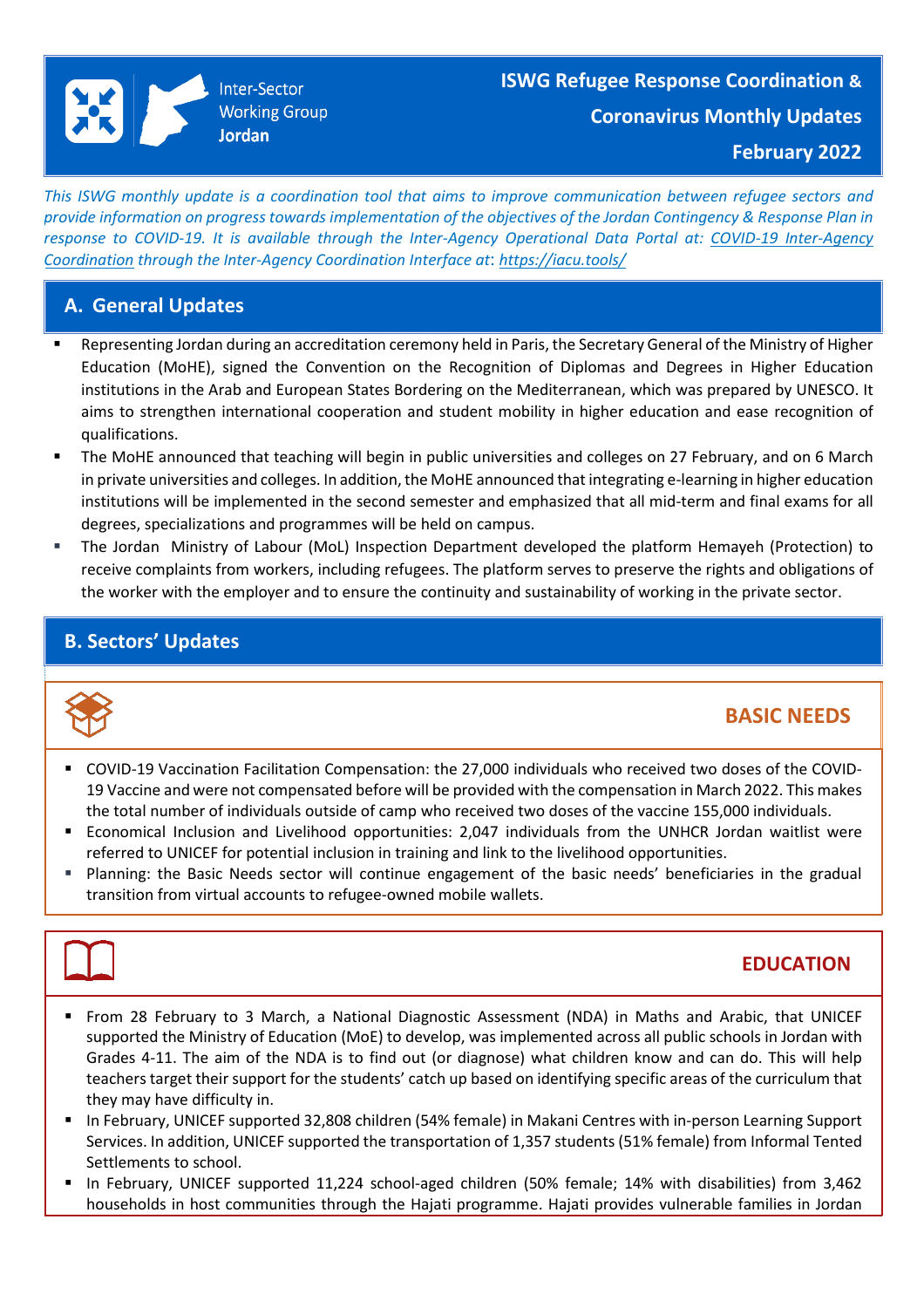with cash transfers to the amount of JOD 25 per child/per month for the full school year. Hajati cash transfers support to increase school attendance and enrolment and reduce drop out and negative coping strategies.

- Mercy Corps with support from UNICEF continued to provide access to education for vulnerable children and adolescents through direct support for 2,541 children with disabilities (53% female; 59% in camps) across 65 schools.
- With UNHCR support, JOHUD provided 156 non-Syrian students (50% female: 56% Iraqi, 19% Somali, 14% Sudanese, and 11% Yemeni) with second semester textbooks. In addition, Tawjihi exam fees for 29 students in Grade 12 (66% female; 87% Iraqi, 10% Somali, and 3% Yemeni) were supported.
- UNHCR with JOHUD provided ten Ministry of Youth staff (60% female) working in four youth centres in Mafraq Governorate with a training session on connected learning and the Kolibri digital learning platform.
- The Kolibri digital learning platform was integrated in UNHCR's connected learning hubs in three juvenile centres (resources available on the platform were integrated into the provided educational sessions).
- UNESCO, with support from the Government of the Republic of Korea and through its partnership with Luminus Technical University College, supports Syrian refugee and vulnerable Jordanian youth with scholarships to access BTEC-level II Technical and Vocational Education and Training (TVET) programmes in three training disciplines (Business, Information Technology, and Creative Media Production), as well as on-the-job training opportunities. In February, 115 students (60% female, 50% Syrian) from the IT and Business disciplines completed their third trimester and 51 students (45% female, 31% Syrian) from the Creative Media Production discipline started onthe-job training.
- World Vision International (WVI) provides KG2 services to children aged 5-6 in two Early Childhood Development centres in Azraq refugee camp. In February, 321 children (45% female) were supported.
- Humanity and Inclusion (HI) supported 26 children with disabilities(46% female) to enrol in KG1 and KG2 centres and conducted trainings on disability inclusion and inclusive education for 19 female teachers and 21 Early Intervention Unit staff (67% female). In addition, HI conducted two awareness raising sessions on inclusive education with 47 parents (85% female).
- COOPI provides cash assistance to support children aged 12-17 years who have dropped out or are at risk of dropping out of school due to engagement in child labour. In February, 61 students (42% female) benefited from the cash assistance support.
- Save the Children continues to provide children aged 0-5 with inclusive Early Childhood Care and Development (ECCD) services. In February, 416 children (50% female) in Za'atari and 157 children (45% female) in Azraq camps were supported to enrol in the third cycle of the ECCD service in Early Learning Centres.
- In February, the Save the Children Consortium Syria Crisis Response in Jordan project conducted replacement tests for 163 children (56% female) in Za'atari refugee camp and 140 children (69% female; 60% Syrian) in the host community. The aim of the replacement test is to identify students' level in Arabic and Mathematics and respectfully to provide the appropriate inclusive educational support.



# **FOOD SECURITY**

- In February, WFP provided food assistance to around 463,920 vulnerable refugees residing in camps and host communities in the form of cash-based transfers. Most refugees come from Syria, with a minority from Iraq, Yemen, Sudan, and Somalia.
- WFP continues to provide in-kind food assistance to the households under quarantine due to COVID-19 in the designated areas in Azraq and Za'atari refugee camps.
- WFP began the formative research around nutrition habits of Women of Reproductive Age and Pregnant and Lactating Women. Data collection began in late February and will end in late March, with results expected to be available in late April.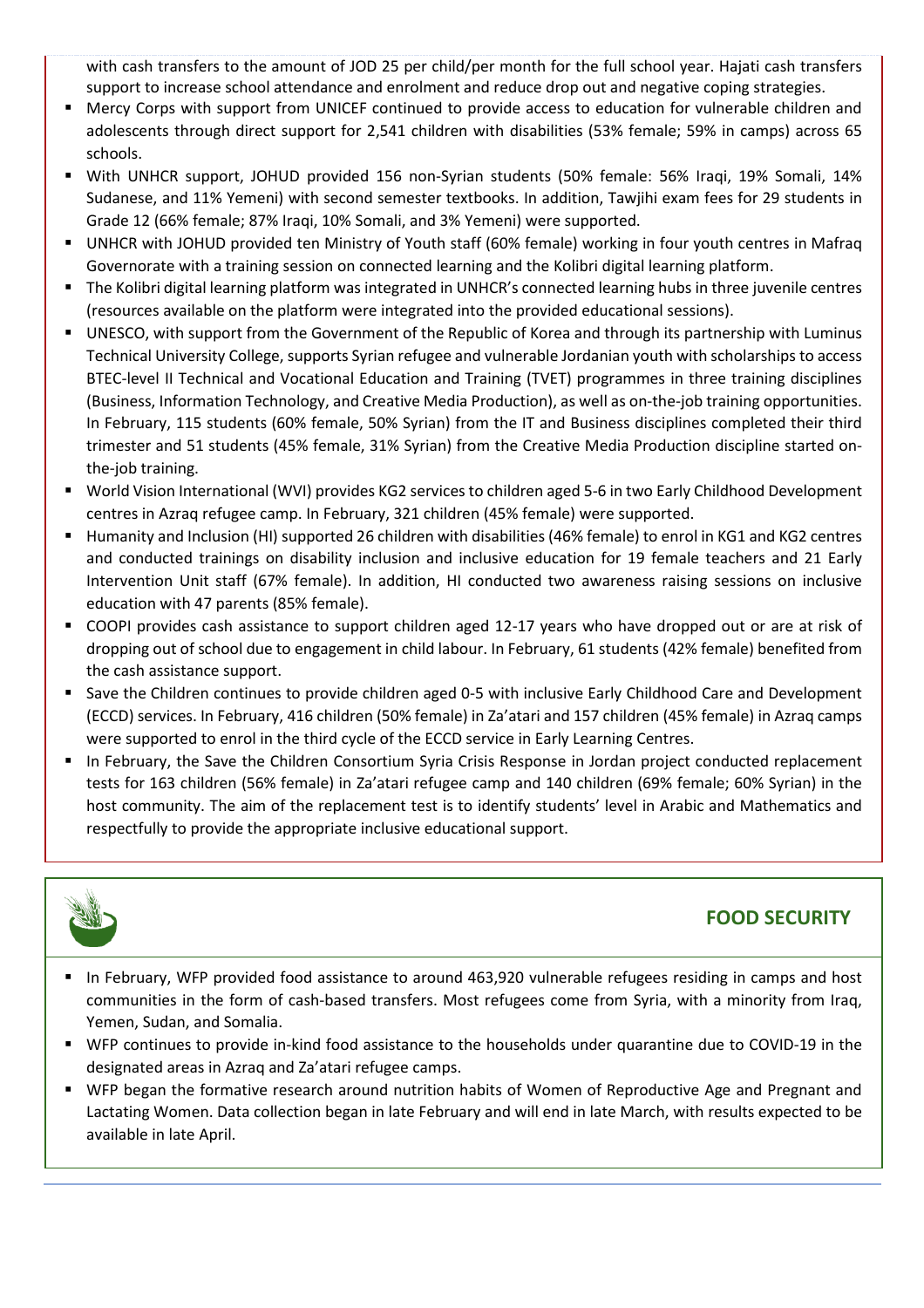



- In March, UNHCR in collaboration with Ministry of Health (MoH), in planning to conduct joint workshops on the policy manual at the Governorate level for the MoH staff aiming to facilitate the access of refugees to the subsidized health services at the public health facilities.
- The Health Sector conducted a meeting with the key donors to discuss findings of the Health Access and Utilization Survey (HAUS) conducted in the last quarter of 2021. The further sessions with the key donors and stakeholders have been scheduled in March 2022.

### **COVID-19 Updates from Refugee Camps:**

- The tendency of decline of confirmed COVID-19 cases continued to be observed in the country, and as well at both Azraq and Za'atari refugee camps. The cumulatively recorded confirmed COVID-19 cases reached 1,891 in Azraq (92.4% recovery rate) and 3,808 in Za'atari (89% recovery rate). The cumulative case fatality rates are: 1.1% in Azraq and 0.9% in Za'atari (which is comparatively less than the national rate of 1.4%).
- The complicated COVID-19 cases are referred to the MoH hospital: reported 48 referrals from Azraq (2.5%) and 174 from Za'atari (4.5%).
- The community-based health teams are monitoring the COVID-19 positive patients who are under home care treatment. They provide health education and guide the patients on the case management, explaining the danger signs.
- Vaccination: in both camps, 2,292 individuals received two doses of vaccine, 1,910 one dose, and 190 received a booster dose. During COVID-19 community mobilization, 18,260 community members were reached by the COVID-19 outreach teams.
- The COVID-19 Centre in Za'atari refugee camp is ready to start functioning upon MoH approval.



# **LIVELIHOODS**

- In 2021, DRC Jordan conducted a labour market assessment in Azraq town to identify local livelihood opportunities, challenges, and current trends. The further analysis was based on a survey of local business owners, a survey of job seekers, and a series of key informant interviews with local stakeholders. For more info, please contact Hashem Al-Taany, [hashem.altaany@drc.ngo,](mailto:hashem.altaany@drc.ngo) economic recovery specialist.
- The Livelihoods working group hosted a CARE presentation of the main findings of the Annual Needs Assessment, particularly related to Protection, Livelihoods, Education and durable solutions, as well the recommendations on the national policy reforms, to donors and international community, to national and international humanitarian and development actors.
- The Durable Solutions Platform (DSP) presented its engagement in livelihoods engagement in Jordan: updates on the research projects and next steps including Aspirations Versus Reality (AVR) research project and the Research project on the graduation approach.
- The Graduation Approach Coordination and Advocacy Taskforce members presented key insights of its members' Graduation Approach programmes, exchanged knowledge and experiences, and agreed on the most viable approaches for budgeting and mentorship in Jordan context.
- The regular meeting of the Home-Based Businesses (HBB) Task Force introduced several topics and encouraged exchange of opinions. Upon presenting the HBB TF evaluation exercise, the BluMont highlighted the areas of focus for2022 and presented the Jordan Livelihood Project's End-line Evaluation. The HBB partners discussed the businesses formalization in addition to the handcraft's projects marketing channels. Near East Foundation presented the Development Impact Bond project.
- In the upcoming CfW/EIIP (Cash-for-Work / Employment-Incentive Investment Programmes) coordination meeting, the CfW/EIIP Programme Support Unit (PSU) will explain the CfW work permit procedure and its requirements, which will follow up with an introduction of Ewallets by the GIZ Digi#ances project.
- The [Vocational](https://eur02.safelinks.protection.outlook.com/?url=https%3A%2F%2Fapp.powerbi.com%2Flinks%2FtclLaerDhv%3Fctid%3De5c37981-6664-4134-8a0c-6543d2af80be%26pbi_source%3DlinkShare&data=04%7C01%7Cguseva%40unhcr.org%7C6a6cae3e051e425eb1c908da04e1c9fe%7Ce5c37981666441348a0c6543d2af80be%7C0%7C0%7C637827665328010525%7CUnknown%7CTWFpbGZsb3d8eyJWIjoiMC4wLjAwMDAiLCJQIjoiV2luMzIiLCJBTiI6Ik1haWwiLCJXVCI6Mn0%3D%7C3000&sdata=i5yNhs%2B2Uv9HTkaannvagf7KrPXqriCdmtvFBfFiXxw%3D&reserved=0) Training visual tool is updated. The Vocational Training task force hosted the Technical and Vocational Skills Development Commission TVSDC to introduce the list of accredited training centres in Jordan.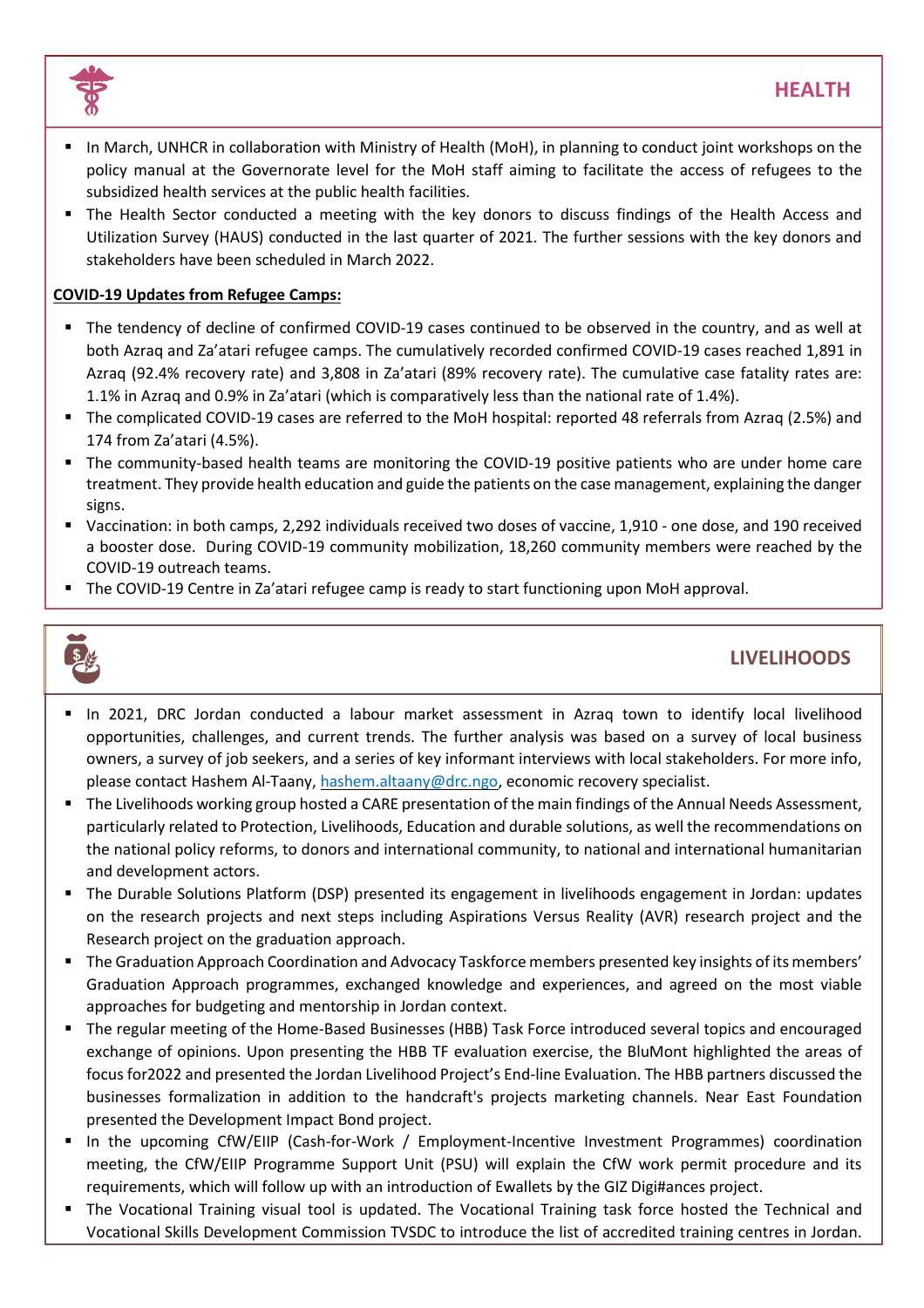TVSDC is reviewing the vocational and training policies and will start updating the list of VT service providers with group members.



## **PROTECTION**

- The PSEA Network provided training and coaching sessions (in Arabic and English) to their staff and beneficiaries aiming to reinforce the culture of accountability in Jordan and mainstream PSEA awareness at all sectors, using UNHCR training package of 'Say No to Misconduct'. The PSEA partners contributed to production of materials and tools simplifying and popularizing communication on PSEA for communities, for the public and children and supporting partners' approaches to sensitize the local population and refugees on the importance of PSEA. The communication materials produced in various formats(flyers, videos, training guides) were provided to the front liners and decision makers.
- At its regular sector meeting, the PWG (Protection Working Group) partners reviewed the sector's strategy and a Work Plan. The PWG agreed to prioritize strengthening of protection monitoring and analysis, support Inter-Agency assessments and explore options to establish Inter-Agency protection monitoring information management system.
- The PWG intends to establish a Task Force on community mobilization and participatory approaches and to conduct capacity building interventions on disability inclusion, protection of LGBTI refugees and on safe referrals.
- The PWG Legal partners continue focusing on legal counselling and legal assistance following the 'One Refugee Approach'.
- Multiple PWG partners are providing socio-economic empowerment activities for women and youth, including women with disabilities. The targeted women are supported with grants to start micro-businesses to improve their dignified livelihoods. As well, in different locations the PWG partners offer such services as case management and psycho-social support through group and individual counselling, parental care and elderly club; rehabilitation services including physiotherapy, occupational therapy, and speech therapy.
- The NCFA and UNHCR are working together to conduct a brief situation analysis on the custodial measure implementation at the MoSD, FPJD, Juvenile Court judges and Judges with the responsibility to execute court orders and all institutions involved in the implementation of the custodial measures.
- The 'Refugee Familiesin Jordan Situation Report 2022' project will be implemented in East Amman, Irbid, Mafraq, Ma'an, Aqaba and at Azraq refugee camp. It will cover case management (CP, GBV and protection case management including cash for protection), individual PSS counseling, GBV and CP prevention programming.
- The Disability and Age Task Force (DATF) developed its key priorities for 2022, among which is to enhance engagement of organizations with persons with disabilities and disability actors in the DATF and in the refugee response; to conduct gap analysis of services for persons with disabilities and older people; to continue building capacity of humanitarian and development staff on disability and age; to support the work of the DATF sector focal points; to organize joint awareness raising activities on disability and age inclusion; to enhance the disability data.
- The Gender-Based Violence Sub-Working Group (GBV SWG) is organizing on the occasion of the International Women's Day under the global theme "Gender equality today for a sustainable tomorrow" a learning dialogue with experts and women leaders and contributors from the community to tackle the interlinkages between climate change in Jordan and the exacerbation of violence against women and girls. The event will be held virtually on Zoom Webinar to allow for broad participation in light of the COVID-19 restrictions. The panel discussion will be live streamed from the office of the Institute for Family Health in Jubeiha. The event will be shared on UNHCR social media accounts.
- On the same occasion, the GBV SWG is launching a recycling competition to allow adolescent girls and young women in Jordan from the age (15 - 35 years old) living in host and refugee communities to submit their recycling products and initiatives. The competition will be shared at UNHCR Website during 1- 7 March. The winners will receive prizes (arranged with the support of Zain Jordan).
- The Child Protection Sub-Working group (CP SWG) held its regular meeting having tackled the following subjects: Presentation of Gap Analysis in detail which is now available for members' comments; Update of the referral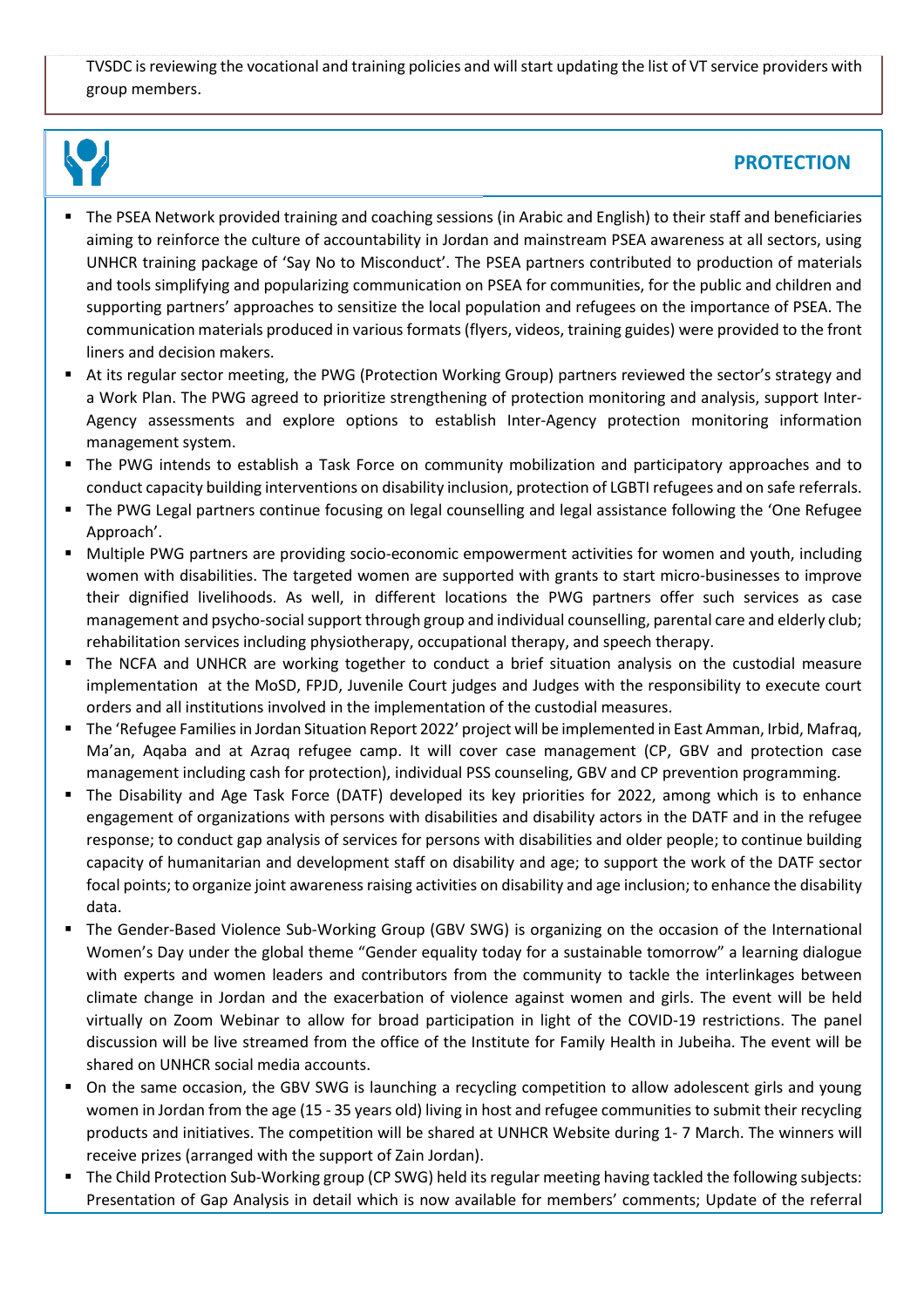pathway (also available online for the CP members). The CP SWG intends to support the JFR in its situational study.

■ The CP IM (Information Management) TF and its co-chairs have worked intensively throughout the month of February held assessment and technical meetings with several organizations (i.e., JOHUD, Caritas Jordan, Sanabel Al Khair, Qudrat, Naya) and the Global CPIMS Steering committee.

# **SHELTER**

- At Za'atari camp, UNHCR completed new road design for about 12 km in two districts selected based on thorough criteria of the most urgent needs. With support of the local Infrastructural design consultancy firm, the roads will be reconstructed with flexible and rigid pavement design layers, water catchments and channels throughout the two districts. The works will be based on traffic and traffic loading calculations (mainly serving as low traffic, bicycle, horses, and carts), soil strength and level of dampness, climatic conditions, and drainage conditions.
- The IOCC finished its CfR (Cash-for-Rent) assistance which closed on 31 January. The remaining 336 vulnerable cases that the partner could no longer fund, were transferred to and coordinated with ICMC for their support.
- In east Amman, and Jordan valley, the Islamic Relief lunched a new project with the main objective of promoting green and sustainable households, particularly targeting the low-income households. This project has become a contribution to the current programme operational since 2017 and aiming to support the energy-efficient houses by: a) improving 41 houses by implementing energy-saving interventions for insulation, water, and electricity, b) building new greenhouses with an estimated budget of USD 200,000 through CBOs c) raise awareness of 50,000 households in relation to the best materials to be used and the advantageous interventions for the greenhouse's designs. The project also takes into consideration the climatic differences between regions in Jordan.
- The UNOPS joined the Shelter Working Group, and in particular within collaboration with UNHCR in the areas of shelter repairs and rehabilitation at Azraq and Za'atari camps.



### **WASH**

▪ In February, UNICEF continued the provision of WASH services to all 122,789 refugees in Za'atari and Azraq refugee camps and at King Abdullah Park (KAP).

### **Za'atari refugee camp:**

- In February, aiming to ensure proper hygiene management at households, UNICEF continued the distribution of small hygiene kits and soap bars to reach 278 families / 516 individuals. UNICEF has also supported 178 families in quarantine with cleaning kits and soap bars. Distribution of soap bars also took place during February benefitting 732 individuals.
- UNICEF maintained an aggregate supply of clean and safe water of around 3,250 m3 per day as demand for water started to increase. Unable to fulfil the water demand from the existing boreholes, UNICEF arranged for additional bulk supply from nearby sources to meet the refugee needs on a household level and to ensure safe water in available in institutions, schools, and the transit area. External water trucking provided from the reporting period was approximately 6,000 m3.

### **Azraq refugee camp:**

- A total of 77 hand sanitizers, 77 hygiene kits and 45 jerry cans were distributed among 340 beneficiaries, including 219 children, to reach the most vulnerable families.
- In February, UNICEF's partners in the camp continued disseminating messages in relation to COVID-19 through 291 Active Lead Mothers, 36 community and plot representatives and 36 youth community representatives, having reached 1,476 active participants.